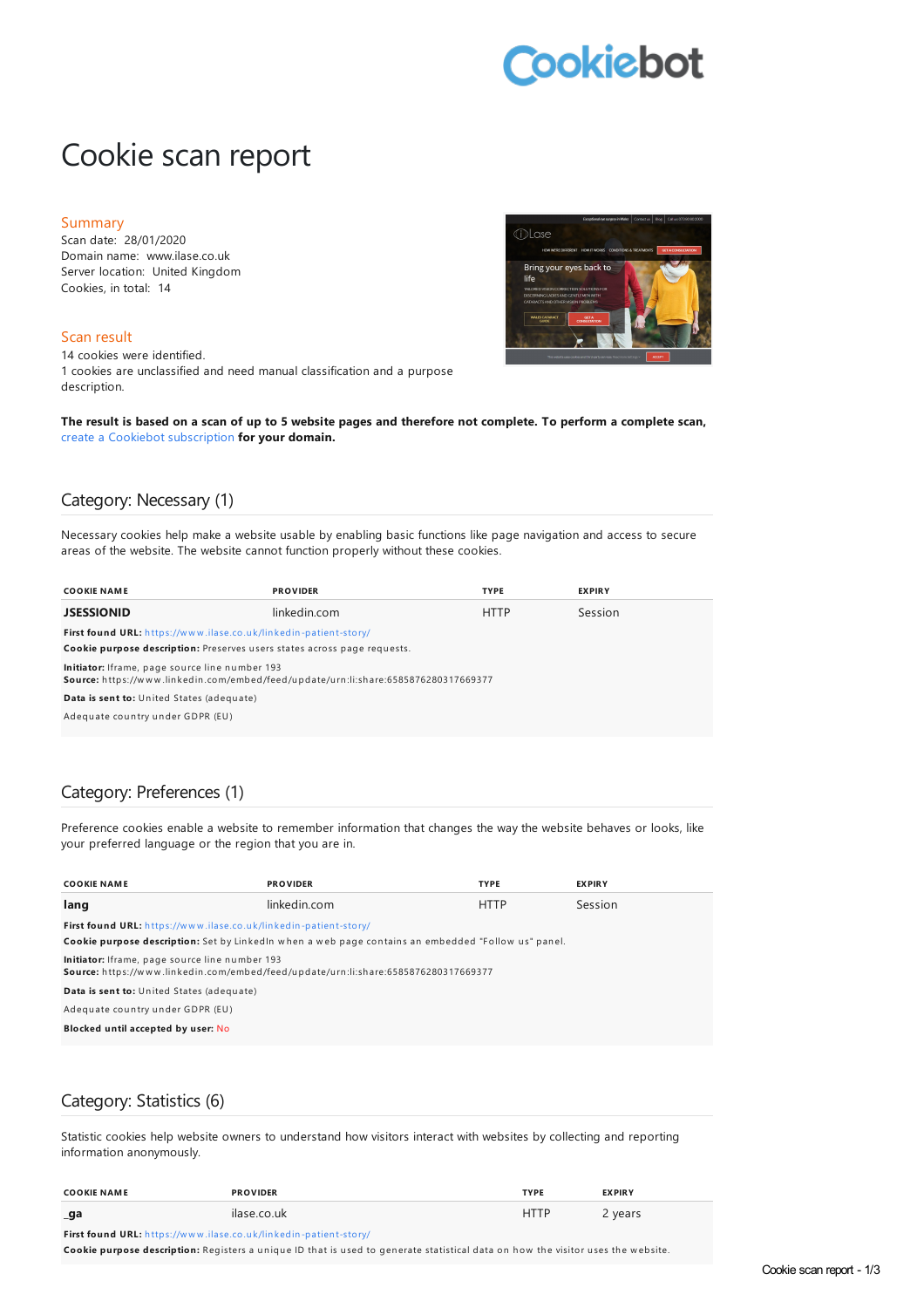| Initiator: Page source line number 116-122<br>linkedin.com<br><b>HTTP</b><br>2 years<br>ilase.co.uk<br><b>HTTP</b><br>1 day<br>linkedin.com<br><b>HTTP</b><br>1 day<br>ilase.co.uk<br><b>HTTP</b><br>1 day<br>google-analytics.com<br>Pixel<br>Session                                                                                                                                                                                                                                                                                                                                                                                                                                                                                                                                                                                                                                                                                                                                                                                                                                                                                                                                                                                                                                                                                                                                                                                                                                                                                                                                                                                                                                                                                                                                                                                                                                                                                                                                                                                                                                                                                                                                                                                                                                                                                |                                                                                                                                                                                                                                                                                                                                                                                              |  |  |  |  |
|---------------------------------------------------------------------------------------------------------------------------------------------------------------------------------------------------------------------------------------------------------------------------------------------------------------------------------------------------------------------------------------------------------------------------------------------------------------------------------------------------------------------------------------------------------------------------------------------------------------------------------------------------------------------------------------------------------------------------------------------------------------------------------------------------------------------------------------------------------------------------------------------------------------------------------------------------------------------------------------------------------------------------------------------------------------------------------------------------------------------------------------------------------------------------------------------------------------------------------------------------------------------------------------------------------------------------------------------------------------------------------------------------------------------------------------------------------------------------------------------------------------------------------------------------------------------------------------------------------------------------------------------------------------------------------------------------------------------------------------------------------------------------------------------------------------------------------------------------------------------------------------------------------------------------------------------------------------------------------------------------------------------------------------------------------------------------------------------------------------------------------------------------------------------------------------------------------------------------------------------------------------------------------------------------------------------------------------|----------------------------------------------------------------------------------------------------------------------------------------------------------------------------------------------------------------------------------------------------------------------------------------------------------------------------------------------------------------------------------------------|--|--|--|--|
| Data is sent to: United Kingdom (adequate)<br>Adequate country under GDPR (EU)<br>Blocked until accepted by user: No<br>_ga<br>First found URL: https://www.ilase.co.uk/linkedin-patient-story/<br>Cookie purpose description: Registers a unique ID that is used to generate statistical data on how the visitor uses the website.<br><b>Initiator:</b> Iframe, page source line number 193<br><b>Source:</b> https://www.linkedin.com/embed/feed/update/urn:li:share:6585876280317669377<br>Data is sent to: United States (adequate)<br>Adequate country under GDPR (EU)<br>Blocked until accepted by user: No<br>_gat<br>First found URL: https://www.ilase.co.uk/linkedin-patient-story/<br>Cookie purpose description: Used by Google Analytics to throttle request rate<br>Initiator: Page source line number 116-122<br>Source: Inline script<br>Data is sent to: United Kingdom (adequate)<br>Adequate country under GDPR (EU)<br>Blocked until accepted by user: No<br>_gat<br>First found URL: https://www.ilase.co.uk/linkedin-patient-story/<br>Cookie purpose description: Used by Google Analytics to throttle request rate<br><b>Initiator:</b> Iframe, page source line number 193<br><b>Source:</b> https://www.linkedin.com/embed/feed/update/urn:li:share:6585876280317669377<br>Data is sent to: United States (adequate)<br>Adequate country under GDPR (EU)<br>Blocked until accepted by user: No<br>_gid<br>First found URL: https://www.ilase.co.uk/linkedin-patient-story/<br><b>Cookie purpose description:</b> Registers a unique ID that is used to generate statistical data on how the visitor uses the website.<br>Initiator: Page source line number 116-122<br>Source: Inline script<br>Data is sent to: United Kingdom (adequate)<br>Adequate country under GDPR (EU)<br>Blocked until accepted by user: No<br>collect<br>First found URL: https://www.ilase.co.uk/linkedin-patient-story/<br><b>Cookie purpose description:</b> Used to send data to Google Analytics about the visitor's device and behavior. Tracks the visitor across<br>devices and marketing channels.<br>Initiator: Script tag, page source line number 193<br>6447-1_r=1z=483295625<br><b>via</b> https://www.linkedin.com/embed/feed/update/urn:li:share:6585876280317669377<br>Data is sent to: United States (adequate) | Source: Inline script                                                                                                                                                                                                                                                                                                                                                                        |  |  |  |  |
|                                                                                                                                                                                                                                                                                                                                                                                                                                                                                                                                                                                                                                                                                                                                                                                                                                                                                                                                                                                                                                                                                                                                                                                                                                                                                                                                                                                                                                                                                                                                                                                                                                                                                                                                                                                                                                                                                                                                                                                                                                                                                                                                                                                                                                                                                                                                       |                                                                                                                                                                                                                                                                                                                                                                                              |  |  |  |  |
|                                                                                                                                                                                                                                                                                                                                                                                                                                                                                                                                                                                                                                                                                                                                                                                                                                                                                                                                                                                                                                                                                                                                                                                                                                                                                                                                                                                                                                                                                                                                                                                                                                                                                                                                                                                                                                                                                                                                                                                                                                                                                                                                                                                                                                                                                                                                       |                                                                                                                                                                                                                                                                                                                                                                                              |  |  |  |  |
|                                                                                                                                                                                                                                                                                                                                                                                                                                                                                                                                                                                                                                                                                                                                                                                                                                                                                                                                                                                                                                                                                                                                                                                                                                                                                                                                                                                                                                                                                                                                                                                                                                                                                                                                                                                                                                                                                                                                                                                                                                                                                                                                                                                                                                                                                                                                       |                                                                                                                                                                                                                                                                                                                                                                                              |  |  |  |  |
|                                                                                                                                                                                                                                                                                                                                                                                                                                                                                                                                                                                                                                                                                                                                                                                                                                                                                                                                                                                                                                                                                                                                                                                                                                                                                                                                                                                                                                                                                                                                                                                                                                                                                                                                                                                                                                                                                                                                                                                                                                                                                                                                                                                                                                                                                                                                       |                                                                                                                                                                                                                                                                                                                                                                                              |  |  |  |  |
|                                                                                                                                                                                                                                                                                                                                                                                                                                                                                                                                                                                                                                                                                                                                                                                                                                                                                                                                                                                                                                                                                                                                                                                                                                                                                                                                                                                                                                                                                                                                                                                                                                                                                                                                                                                                                                                                                                                                                                                                                                                                                                                                                                                                                                                                                                                                       |                                                                                                                                                                                                                                                                                                                                                                                              |  |  |  |  |
|                                                                                                                                                                                                                                                                                                                                                                                                                                                                                                                                                                                                                                                                                                                                                                                                                                                                                                                                                                                                                                                                                                                                                                                                                                                                                                                                                                                                                                                                                                                                                                                                                                                                                                                                                                                                                                                                                                                                                                                                                                                                                                                                                                                                                                                                                                                                       |                                                                                                                                                                                                                                                                                                                                                                                              |  |  |  |  |
|                                                                                                                                                                                                                                                                                                                                                                                                                                                                                                                                                                                                                                                                                                                                                                                                                                                                                                                                                                                                                                                                                                                                                                                                                                                                                                                                                                                                                                                                                                                                                                                                                                                                                                                                                                                                                                                                                                                                                                                                                                                                                                                                                                                                                                                                                                                                       |                                                                                                                                                                                                                                                                                                                                                                                              |  |  |  |  |
|                                                                                                                                                                                                                                                                                                                                                                                                                                                                                                                                                                                                                                                                                                                                                                                                                                                                                                                                                                                                                                                                                                                                                                                                                                                                                                                                                                                                                                                                                                                                                                                                                                                                                                                                                                                                                                                                                                                                                                                                                                                                                                                                                                                                                                                                                                                                       |                                                                                                                                                                                                                                                                                                                                                                                              |  |  |  |  |
|                                                                                                                                                                                                                                                                                                                                                                                                                                                                                                                                                                                                                                                                                                                                                                                                                                                                                                                                                                                                                                                                                                                                                                                                                                                                                                                                                                                                                                                                                                                                                                                                                                                                                                                                                                                                                                                                                                                                                                                                                                                                                                                                                                                                                                                                                                                                       |                                                                                                                                                                                                                                                                                                                                                                                              |  |  |  |  |
|                                                                                                                                                                                                                                                                                                                                                                                                                                                                                                                                                                                                                                                                                                                                                                                                                                                                                                                                                                                                                                                                                                                                                                                                                                                                                                                                                                                                                                                                                                                                                                                                                                                                                                                                                                                                                                                                                                                                                                                                                                                                                                                                                                                                                                                                                                                                       |                                                                                                                                                                                                                                                                                                                                                                                              |  |  |  |  |
|                                                                                                                                                                                                                                                                                                                                                                                                                                                                                                                                                                                                                                                                                                                                                                                                                                                                                                                                                                                                                                                                                                                                                                                                                                                                                                                                                                                                                                                                                                                                                                                                                                                                                                                                                                                                                                                                                                                                                                                                                                                                                                                                                                                                                                                                                                                                       |                                                                                                                                                                                                                                                                                                                                                                                              |  |  |  |  |
|                                                                                                                                                                                                                                                                                                                                                                                                                                                                                                                                                                                                                                                                                                                                                                                                                                                                                                                                                                                                                                                                                                                                                                                                                                                                                                                                                                                                                                                                                                                                                                                                                                                                                                                                                                                                                                                                                                                                                                                                                                                                                                                                                                                                                                                                                                                                       |                                                                                                                                                                                                                                                                                                                                                                                              |  |  |  |  |
|                                                                                                                                                                                                                                                                                                                                                                                                                                                                                                                                                                                                                                                                                                                                                                                                                                                                                                                                                                                                                                                                                                                                                                                                                                                                                                                                                                                                                                                                                                                                                                                                                                                                                                                                                                                                                                                                                                                                                                                                                                                                                                                                                                                                                                                                                                                                       |                                                                                                                                                                                                                                                                                                                                                                                              |  |  |  |  |
|                                                                                                                                                                                                                                                                                                                                                                                                                                                                                                                                                                                                                                                                                                                                                                                                                                                                                                                                                                                                                                                                                                                                                                                                                                                                                                                                                                                                                                                                                                                                                                                                                                                                                                                                                                                                                                                                                                                                                                                                                                                                                                                                                                                                                                                                                                                                       |                                                                                                                                                                                                                                                                                                                                                                                              |  |  |  |  |
|                                                                                                                                                                                                                                                                                                                                                                                                                                                                                                                                                                                                                                                                                                                                                                                                                                                                                                                                                                                                                                                                                                                                                                                                                                                                                                                                                                                                                                                                                                                                                                                                                                                                                                                                                                                                                                                                                                                                                                                                                                                                                                                                                                                                                                                                                                                                       |                                                                                                                                                                                                                                                                                                                                                                                              |  |  |  |  |
|                                                                                                                                                                                                                                                                                                                                                                                                                                                                                                                                                                                                                                                                                                                                                                                                                                                                                                                                                                                                                                                                                                                                                                                                                                                                                                                                                                                                                                                                                                                                                                                                                                                                                                                                                                                                                                                                                                                                                                                                                                                                                                                                                                                                                                                                                                                                       |                                                                                                                                                                                                                                                                                                                                                                                              |  |  |  |  |
|                                                                                                                                                                                                                                                                                                                                                                                                                                                                                                                                                                                                                                                                                                                                                                                                                                                                                                                                                                                                                                                                                                                                                                                                                                                                                                                                                                                                                                                                                                                                                                                                                                                                                                                                                                                                                                                                                                                                                                                                                                                                                                                                                                                                                                                                                                                                       |                                                                                                                                                                                                                                                                                                                                                                                              |  |  |  |  |
|                                                                                                                                                                                                                                                                                                                                                                                                                                                                                                                                                                                                                                                                                                                                                                                                                                                                                                                                                                                                                                                                                                                                                                                                                                                                                                                                                                                                                                                                                                                                                                                                                                                                                                                                                                                                                                                                                                                                                                                                                                                                                                                                                                                                                                                                                                                                       |                                                                                                                                                                                                                                                                                                                                                                                              |  |  |  |  |
|                                                                                                                                                                                                                                                                                                                                                                                                                                                                                                                                                                                                                                                                                                                                                                                                                                                                                                                                                                                                                                                                                                                                                                                                                                                                                                                                                                                                                                                                                                                                                                                                                                                                                                                                                                                                                                                                                                                                                                                                                                                                                                                                                                                                                                                                                                                                       |                                                                                                                                                                                                                                                                                                                                                                                              |  |  |  |  |
|                                                                                                                                                                                                                                                                                                                                                                                                                                                                                                                                                                                                                                                                                                                                                                                                                                                                                                                                                                                                                                                                                                                                                                                                                                                                                                                                                                                                                                                                                                                                                                                                                                                                                                                                                                                                                                                                                                                                                                                                                                                                                                                                                                                                                                                                                                                                       |                                                                                                                                                                                                                                                                                                                                                                                              |  |  |  |  |
|                                                                                                                                                                                                                                                                                                                                                                                                                                                                                                                                                                                                                                                                                                                                                                                                                                                                                                                                                                                                                                                                                                                                                                                                                                                                                                                                                                                                                                                                                                                                                                                                                                                                                                                                                                                                                                                                                                                                                                                                                                                                                                                                                                                                                                                                                                                                       |                                                                                                                                                                                                                                                                                                                                                                                              |  |  |  |  |
|                                                                                                                                                                                                                                                                                                                                                                                                                                                                                                                                                                                                                                                                                                                                                                                                                                                                                                                                                                                                                                                                                                                                                                                                                                                                                                                                                                                                                                                                                                                                                                                                                                                                                                                                                                                                                                                                                                                                                                                                                                                                                                                                                                                                                                                                                                                                       |                                                                                                                                                                                                                                                                                                                                                                                              |  |  |  |  |
|                                                                                                                                                                                                                                                                                                                                                                                                                                                                                                                                                                                                                                                                                                                                                                                                                                                                                                                                                                                                                                                                                                                                                                                                                                                                                                                                                                                                                                                                                                                                                                                                                                                                                                                                                                                                                                                                                                                                                                                                                                                                                                                                                                                                                                                                                                                                       |                                                                                                                                                                                                                                                                                                                                                                                              |  |  |  |  |
|                                                                                                                                                                                                                                                                                                                                                                                                                                                                                                                                                                                                                                                                                                                                                                                                                                                                                                                                                                                                                                                                                                                                                                                                                                                                                                                                                                                                                                                                                                                                                                                                                                                                                                                                                                                                                                                                                                                                                                                                                                                                                                                                                                                                                                                                                                                                       |                                                                                                                                                                                                                                                                                                                                                                                              |  |  |  |  |
|                                                                                                                                                                                                                                                                                                                                                                                                                                                                                                                                                                                                                                                                                                                                                                                                                                                                                                                                                                                                                                                                                                                                                                                                                                                                                                                                                                                                                                                                                                                                                                                                                                                                                                                                                                                                                                                                                                                                                                                                                                                                                                                                                                                                                                                                                                                                       |                                                                                                                                                                                                                                                                                                                                                                                              |  |  |  |  |
|                                                                                                                                                                                                                                                                                                                                                                                                                                                                                                                                                                                                                                                                                                                                                                                                                                                                                                                                                                                                                                                                                                                                                                                                                                                                                                                                                                                                                                                                                                                                                                                                                                                                                                                                                                                                                                                                                                                                                                                                                                                                                                                                                                                                                                                                                                                                       |                                                                                                                                                                                                                                                                                                                                                                                              |  |  |  |  |
|                                                                                                                                                                                                                                                                                                                                                                                                                                                                                                                                                                                                                                                                                                                                                                                                                                                                                                                                                                                                                                                                                                                                                                                                                                                                                                                                                                                                                                                                                                                                                                                                                                                                                                                                                                                                                                                                                                                                                                                                                                                                                                                                                                                                                                                                                                                                       |                                                                                                                                                                                                                                                                                                                                                                                              |  |  |  |  |
|                                                                                                                                                                                                                                                                                                                                                                                                                                                                                                                                                                                                                                                                                                                                                                                                                                                                                                                                                                                                                                                                                                                                                                                                                                                                                                                                                                                                                                                                                                                                                                                                                                                                                                                                                                                                                                                                                                                                                                                                                                                                                                                                                                                                                                                                                                                                       |                                                                                                                                                                                                                                                                                                                                                                                              |  |  |  |  |
|                                                                                                                                                                                                                                                                                                                                                                                                                                                                                                                                                                                                                                                                                                                                                                                                                                                                                                                                                                                                                                                                                                                                                                                                                                                                                                                                                                                                                                                                                                                                                                                                                                                                                                                                                                                                                                                                                                                                                                                                                                                                                                                                                                                                                                                                                                                                       |                                                                                                                                                                                                                                                                                                                                                                                              |  |  |  |  |
|                                                                                                                                                                                                                                                                                                                                                                                                                                                                                                                                                                                                                                                                                                                                                                                                                                                                                                                                                                                                                                                                                                                                                                                                                                                                                                                                                                                                                                                                                                                                                                                                                                                                                                                                                                                                                                                                                                                                                                                                                                                                                                                                                                                                                                                                                                                                       |                                                                                                                                                                                                                                                                                                                                                                                              |  |  |  |  |
|                                                                                                                                                                                                                                                                                                                                                                                                                                                                                                                                                                                                                                                                                                                                                                                                                                                                                                                                                                                                                                                                                                                                                                                                                                                                                                                                                                                                                                                                                                                                                                                                                                                                                                                                                                                                                                                                                                                                                                                                                                                                                                                                                                                                                                                                                                                                       |                                                                                                                                                                                                                                                                                                                                                                                              |  |  |  |  |
|                                                                                                                                                                                                                                                                                                                                                                                                                                                                                                                                                                                                                                                                                                                                                                                                                                                                                                                                                                                                                                                                                                                                                                                                                                                                                                                                                                                                                                                                                                                                                                                                                                                                                                                                                                                                                                                                                                                                                                                                                                                                                                                                                                                                                                                                                                                                       |                                                                                                                                                                                                                                                                                                                                                                                              |  |  |  |  |
|                                                                                                                                                                                                                                                                                                                                                                                                                                                                                                                                                                                                                                                                                                                                                                                                                                                                                                                                                                                                                                                                                                                                                                                                                                                                                                                                                                                                                                                                                                                                                                                                                                                                                                                                                                                                                                                                                                                                                                                                                                                                                                                                                                                                                                                                                                                                       |                                                                                                                                                                                                                                                                                                                                                                                              |  |  |  |  |
|                                                                                                                                                                                                                                                                                                                                                                                                                                                                                                                                                                                                                                                                                                                                                                                                                                                                                                                                                                                                                                                                                                                                                                                                                                                                                                                                                                                                                                                                                                                                                                                                                                                                                                                                                                                                                                                                                                                                                                                                                                                                                                                                                                                                                                                                                                                                       |                                                                                                                                                                                                                                                                                                                                                                                              |  |  |  |  |
|                                                                                                                                                                                                                                                                                                                                                                                                                                                                                                                                                                                                                                                                                                                                                                                                                                                                                                                                                                                                                                                                                                                                                                                                                                                                                                                                                                                                                                                                                                                                                                                                                                                                                                                                                                                                                                                                                                                                                                                                                                                                                                                                                                                                                                                                                                                                       | <b>Source:</b> https://www.google-analytics.com/r/collect?v=1_v=j39aip=1a=1404854084t=pageview_s=1dl=https%3A%2F%2Fwww.linkedin.<br>com%2Fd_public_post_embed%3Fdr=https%3A%2F%2Fwww.ilase.co.uk%2Flinkedin-patient-story%2Fdp=d_public_post_embedul=en-<br>usde= UTF-8dt= LinkedInsd= 24-bitsr= 1024x768vp = 547x800je= 0_u = QEAAAQABI~ jid=323522548cid=968483026.1580199428tid = UA-6225 |  |  |  |  |
|                                                                                                                                                                                                                                                                                                                                                                                                                                                                                                                                                                                                                                                                                                                                                                                                                                                                                                                                                                                                                                                                                                                                                                                                                                                                                                                                                                                                                                                                                                                                                                                                                                                                                                                                                                                                                                                                                                                                                                                                                                                                                                                                                                                                                                                                                                                                       |                                                                                                                                                                                                                                                                                                                                                                                              |  |  |  |  |
| Adequate country under GDPR (EU)                                                                                                                                                                                                                                                                                                                                                                                                                                                                                                                                                                                                                                                                                                                                                                                                                                                                                                                                                                                                                                                                                                                                                                                                                                                                                                                                                                                                                                                                                                                                                                                                                                                                                                                                                                                                                                                                                                                                                                                                                                                                                                                                                                                                                                                                                                      |                                                                                                                                                                                                                                                                                                                                                                                              |  |  |  |  |
| Blocked until accepted by user: No                                                                                                                                                                                                                                                                                                                                                                                                                                                                                                                                                                                                                                                                                                                                                                                                                                                                                                                                                                                                                                                                                                                                                                                                                                                                                                                                                                                                                                                                                                                                                                                                                                                                                                                                                                                                                                                                                                                                                                                                                                                                                                                                                                                                                                                                                                    |                                                                                                                                                                                                                                                                                                                                                                                              |  |  |  |  |

### Category: Marketing (5)

Marketing cookies are used to track visitors across websites. The intention is to display ads that are relevant and engaging for the individual user and thereby more valuable for publishers and third party advertisers.

| <b>COOKIE NAME</b>                                                                                                                    | <b>PROVIDER</b> | <b>TYPE</b> | <b>EXPIRY</b> |
|---------------------------------------------------------------------------------------------------------------------------------------|-----------------|-------------|---------------|
| bcookie                                                                                                                               | linkedin.com    | <b>HTTP</b> | 2 years       |
| First found URL: https://www.ilase.co.uk/linkedin-patient-story/                                                                      |                 |             |               |
| Cookie purpose description: Used by the social networking service, LinkedIn, for tracking the use of embedded services.               |                 |             |               |
| Initiator: Iframe, page source line number 193<br>Source: https://www.linkedin.com/embed/feed/update/urn:li:share:6585876280317669377 |                 |             |               |
| Data is sent to: United States (adequate)                                                                                             |                 |             |               |
| Adequate country under GDPR (EU)                                                                                                      |                 |             |               |
| Blocked until accepted by user: No                                                                                                    |                 |             |               |